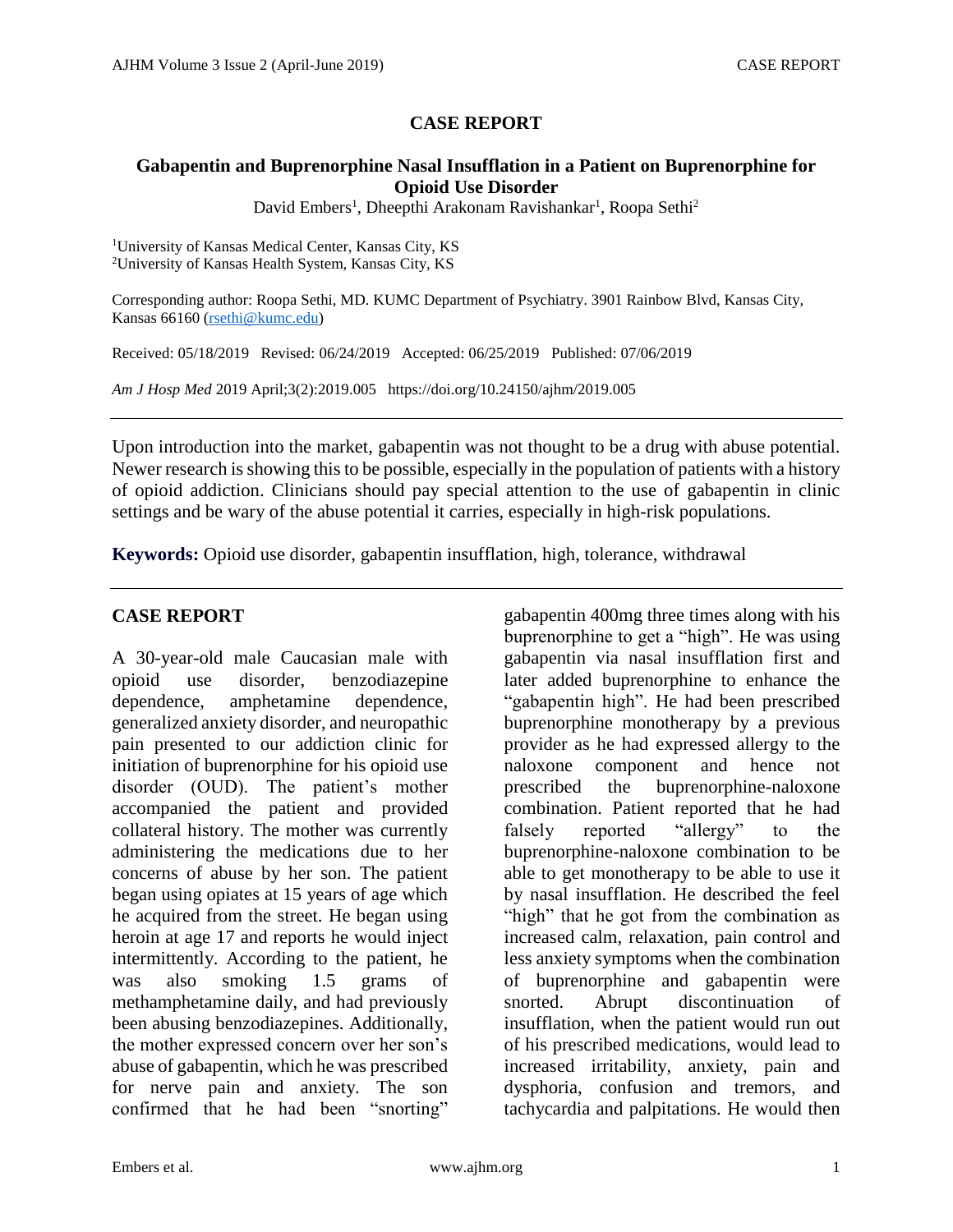spend more and more time trying to get gabapentin from other providers as he would feel withdrawal symptoms. He also developed tolerance to gabapentin and got increasing doses from his physician without the physician being unaware of his insufflation. Because of his use patterns, he would not be able to maintain employment and his relationship with his family deteriorated. As a result, his mother intervened as he was living with her and found out about his insufflation. She then brought him to our clinic for further treatment. His gabapentin was discontinued and he was restarted on a low dose of buprenorphine-naloxone combination therapy that was increased slowly. He tolerated the medication well and did not develop documented allergy like symptoms to the combination of buprenorphinenaloxone. We check the prescription drug monitoring program regularly on patient to ensure that the patient does not get gabapentin from another provider.

# **DISCUSSION**

Gabapentin was approved by the United States FDA for treatment of partial seizures as an adjunctive therapy in 1993 and for post herpetic neuralgia in 2004, but it has been used off label for treatment of other psychiatric diagnosis like social anxiety and depression<sup>7</sup> . It has also been used off label for treating symptoms of opiate and alcohol withdrawal and alcohol use disorder $2.8$ . The initial thoughts surrounding the introduction of gabapentin into the market was that the abuse potential was very small $^{1,2}$ . Clinicians find gabapentin to be very useful, especially because of its titratable dosing that can range from 100mg to 3600mg daily. Unfortunately, a systemic review showed that more than half of individuals on a higher dose misuse the drug<sup>4</sup>. Because of the high number of abuse cases that were reported, gabapentin, just like

pregabalin, has been made a schedule V in some states like Tennessee, Michigan and others<sup>9</sup>. With the prevalence of abuse, more attention needs to be given to gabapentin when used along with other controlled substances like buprenorphine in the highrisk patient population<sup>3,4</sup>.

In reviewing the literature, it is evident that gabapentin can be used by inmates for "getting a high" that is like cocaine abuse<sup>6</sup>. Smith et. al published a review article on gabapentin abuse, citing eleven studies and 23 case reports of gabapentin abused alone or with other controlled substances. Some of the studies of interest to the readers include two studies on the abuse of gabapentin with methadone in Scotland, an online review of gabapentin and buprenorphine abuse, and a questionnaire about gabapentin being abused with oxycodone, buprenorphine and benzodiazepines<sup>6,13,14,15,16</sup>.

Gabapentin misuse among individuals is also concerning among the population that abuses opioids and buprenorphine. The reason for this is that gabapentin can increase the risk of accidental or intentional opioid overdose<sup>5,10</sup>. Opioids and buprenorphine have an analgesic effect by binding opioid receptors, opening potassium channels, and closing voltage dependent calcium channels. This increases the GABA transmission $8,12$ . This suggests that gabapentin, opiates, and buprenorphine might have some shared mechanism of action which affects analgesia $8,11$ .

For clinicians involved in the care of patients currently on buprenorphine, or patients with a history of opioid addiction, special attention should be paid to the use of gabapentin. While its clinical scope of application is currently very broad, further research will shed light on the abuse concerns of gabapentin when used in buprenorphine clinic.